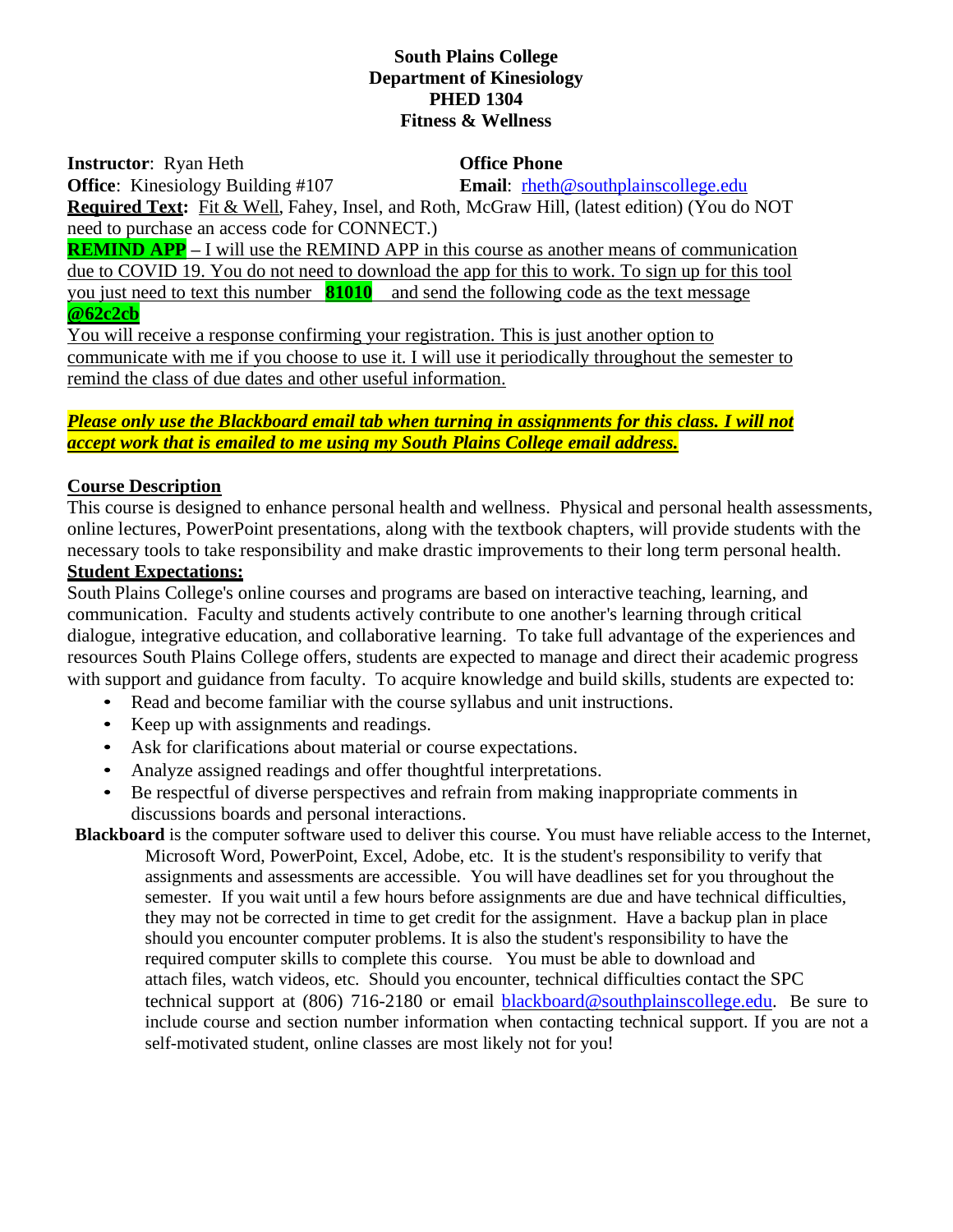*Unit Instructions and Due Dates-* Instructions for this course will come from the course *Unit Instructions*. There are many ways to get to the information you will need, but this is probably the easiest way to navigate the course. There will be 4 Units listed under this tool by the end of the semester. These units will contain everything you need to do for each unit and chapter, including due dates.

# **Course Evaluation:**

- *1)* There will be **Four Exams** (posted under the **ASSESSMENTS** Tool), each worth 50 points (200 points total; 40% of your overall grade). Each exam will consist of 50 questions (multiple choice). The materials covered on each exam are listed in the Unit Instructions. Once you log on to the test, you will have 60 minutes to complete the exam. Do not leave the exam screen once you begin. You will not be able to leave the exam and return to it later. *Once you enter the exam, you must finish!* You may use your notes and text, but *be aware of the time limit*.
- *2)* **Chapter Quizzes** will be given over every chapter for a total of 15 quizzes. Each quiz is worth 10 points (150 points total; 30% of your overall grade). Each quiz will consist of multiple-choice, essay, or true-false questions. You will only be able to take each quiz one time. Once you log on to the quiz, you will have 120 minutes to complete the quiz. Please take and use notes along with reading your textbook while completing these quizzes. These quizzes will help prepare you for the exams.
- *3)* **Two Homework Assignments** will be completed over the semester. Each homework will be worth 37.5 points (75 points total; 15% of your overall grade). These assignments will be posted throughout the *Unit Instructions* and can also be found under the **HOMEWORK ASSIGNMENTS** Link. *Please only use the Blackboard email when emailing course assignments. You will receive a zero in the grade book if you do not use blackboard to turn in your assignments.*
- *4)* **Discussion Board (DB) Activities** will be completed over the course of the semester, each worth 5- 15 points (75 points total; 15% of your overall grade). Please look at the Unit Instructions for directions to complete each discussion board assignment. You can find these by clicking on the discussion board button on the blackboard course home page and answering the corresponding questions posted in the Unit Instructions. Do not ignore these assignments. Do not copy answers straight from the text. The primary goal for the discussion portion of the course is to "talk" about what you are learning, so it is fine to be somewhat informal and conversational, however, check your grammar and spelling and do not use text message lingo. Please read and respond to others' posts even if it does not directly say to do so in your assignment. Your grades on these assignments will not be based on whether or not you give correct answers but will be based on your content. Please be sure to use the "Create Message" function to begin a new post, and use the "Reply" function when responding to others. Please be respectful of others when posting on the DB, and keep your content appropriate and pertaining to the subject matter. \*(Students who do not comply with this last statement will be dropped from the course.)

\*\* I expect you to read the chapters assigned. This exposes you to the material and makes it easier for you to understand the PowerPoint slides and take good notes. Plan, and do not wait until the last minute to submit your assignments. Excuses for late work, such as "The network was down," or "I could not figure out how to post or send the assignment," are not acceptable.